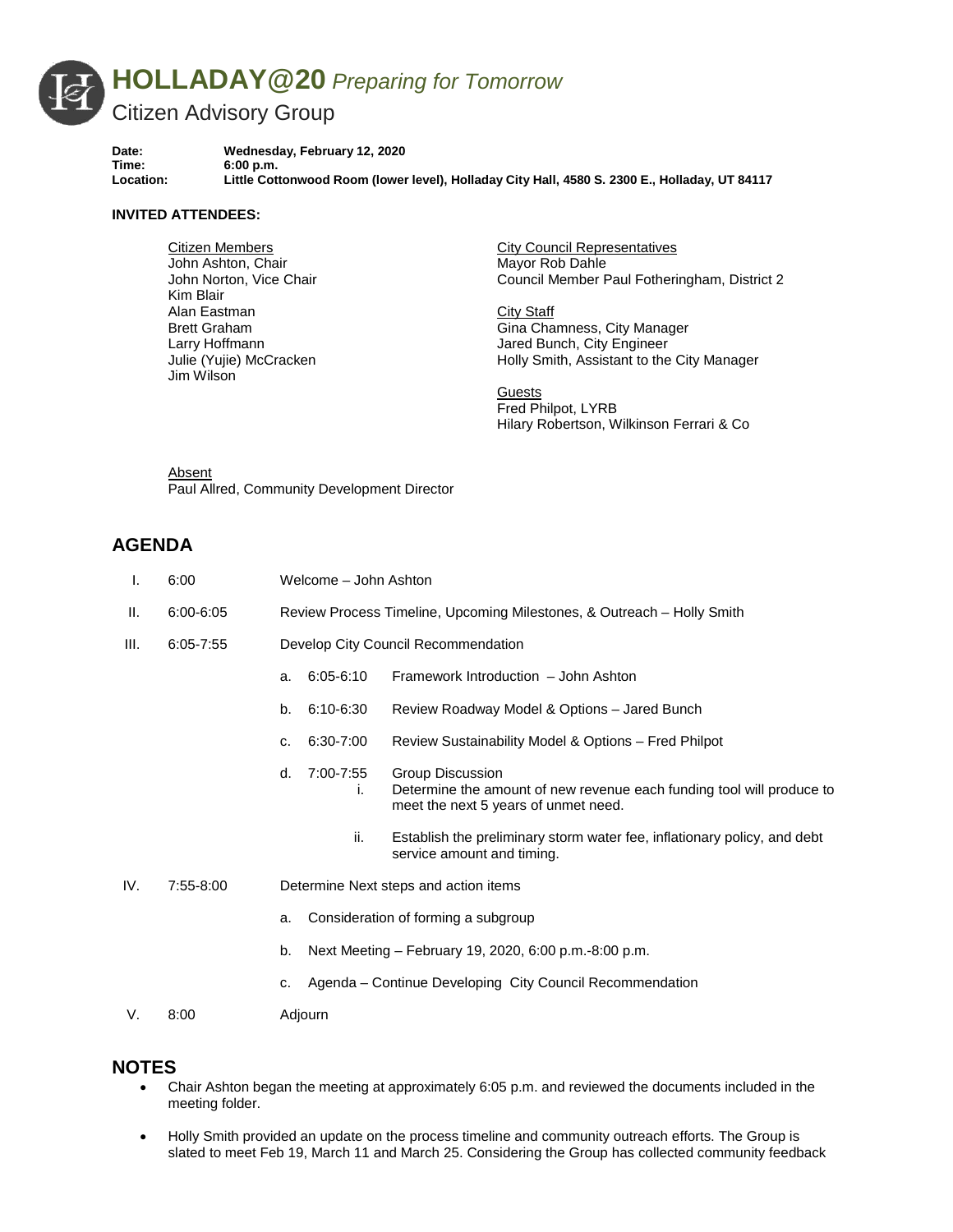through two surveys, an open house, small group presentations, and other outreach over the past several months, the March 11 Open House has been cancelled. It will be rescheduled during the Council process, as more opportunities for public engagement will be continue to be provided. Survey #3 will occur in the April/May timeframe to allow the Council to solicit feedback from residents and answer questions they may have before finalizing their decision. Information videos are also planned. These changes will also provide more time for the Group in the coming month+ to prepare their recommendation to present to the City Council on April 9. The Group has provided 3 more presentations to small groups and organizations since the Group's January meeting, and has 2 more scheduled in the next month. More presentations are also pending.

- Chair Ashton shared that he along with John Norton are meeting regularly with the City Council to provide updates on the Group's progress.
- Jared Bunch, City Engineer, reviewed a summary of potential scenarios using a pavement maintenance model. He explained the objective of preventative maintenance is to keep at-risk roads from failing, which leads to significantly more expensive improvements. Jared reviewed the pavement condition index (PCI) – a roadway rating methodology that assigns a condition score from 0-100, with 100 being new asphalt. The PCI combined with other considerations and data helps determine what type of maintenance application is appropriate as well as assists the City in prioritizing needs and optimizing available funding. Jared detailed the different types of maintenance applications from crack seal (at a cost of \$1.05 per square yard to complete roadway reconstruction at a cost of \$71.75 per square yard.)

The first pavement maintenance scenario Jared presented is the "status quo" to capture what would happen to the condition of City roadways using only the current level of available funds, estimated at \$800,000 plus a 3% inflationary increase annually. At this level of investment, the weighted average PCI drops over a 10 year period. The number of failing roads requiring complete reconstruction also increases drastically, and the City's ability to catch up with its failing roads becomes a dire situation.

The second scenario included an infusion of approximately \$800,000 in additional funding for a new total annual investment in pavement maintenance of \$1,600,000 plus 3% inflation. Under these parameters, the City would be able to hold steady or slightly increase the average weighted PCI and also prevent at-risk roads from failing. The scenario is based on a pay-as-you go approach.

The third scenario includes an infusion of a large, lump sum of funding through a bond in year 1 of a new program, then beginning in year 2, add \$500,000 of new funding with a 3% inflationary increase annually. This produces a marked increase in PCI and eliminates at-risk roads from approaching failure. This scenario comes at an initial high cost to cover debt service on the bond, but over time, produces a more inexpensive maintenance program.

Below are some points of discussion from Group members regarding the pavement maintenance scenarios:

- o Need to understand what is a reasonable PCI goal.<br>
o Without additional funds, identify what roads would
- Without additional funds, identify what roads would fail in 2021 and how much would it cost to reconstruct those roads.
- $\circ$  Is a GO bond the appropriate tool to use for roadway maintenance debt service?<br>
Need to consider the timing of the potential combination of different funding tools
- Need to consider the timing of the potential combination of different funding tools it may be too much to ask of residents to add a Storm Water fee, property tax, and GO bond in a short period of time.
- Fred Philpot of LYRB reviewed the sustainability model and assumptions for the 5-year horizon. The model also considers a longer term planning period to understand expected trends. Details for these out years will require regular updates and ongoing review of the City's resources and unmet needs. Below are a few points of discussion from the Group:
	- o Need to know the City's true baseline need without adding any new capital spending, i.e., what is required just to maintain the City's current level of services.
	- o Determine how much more funding is needed to appropriately address the City's capital needs.
	- o Group needs to consider trade-offs between phased increases or one large increase to correct the lack of inflation and no tax increase for 20 years.
	- o Acknowledge that the most expensive capital needs fall within years 2025 and beyond. These projects may be good candidates for a future bond. It would be difficult for the City to move these high cost projects in 2025 and beyond up in the implementation timeline due to the pre-planning work required as well as the time needed to pursue and secure grants to offset the amount of funding provided by the City's general fund.
	- $\circ$  Must frame any potential property tax increase in a per household monthly impact.<br> $\circ$  Breakdown the household impact into quartiles (i.e., by market value of residential
	- Breakdown the household impact into quartiles (i.e., by market value of residential properties) to help residents understand the potential impact specific to their situation.